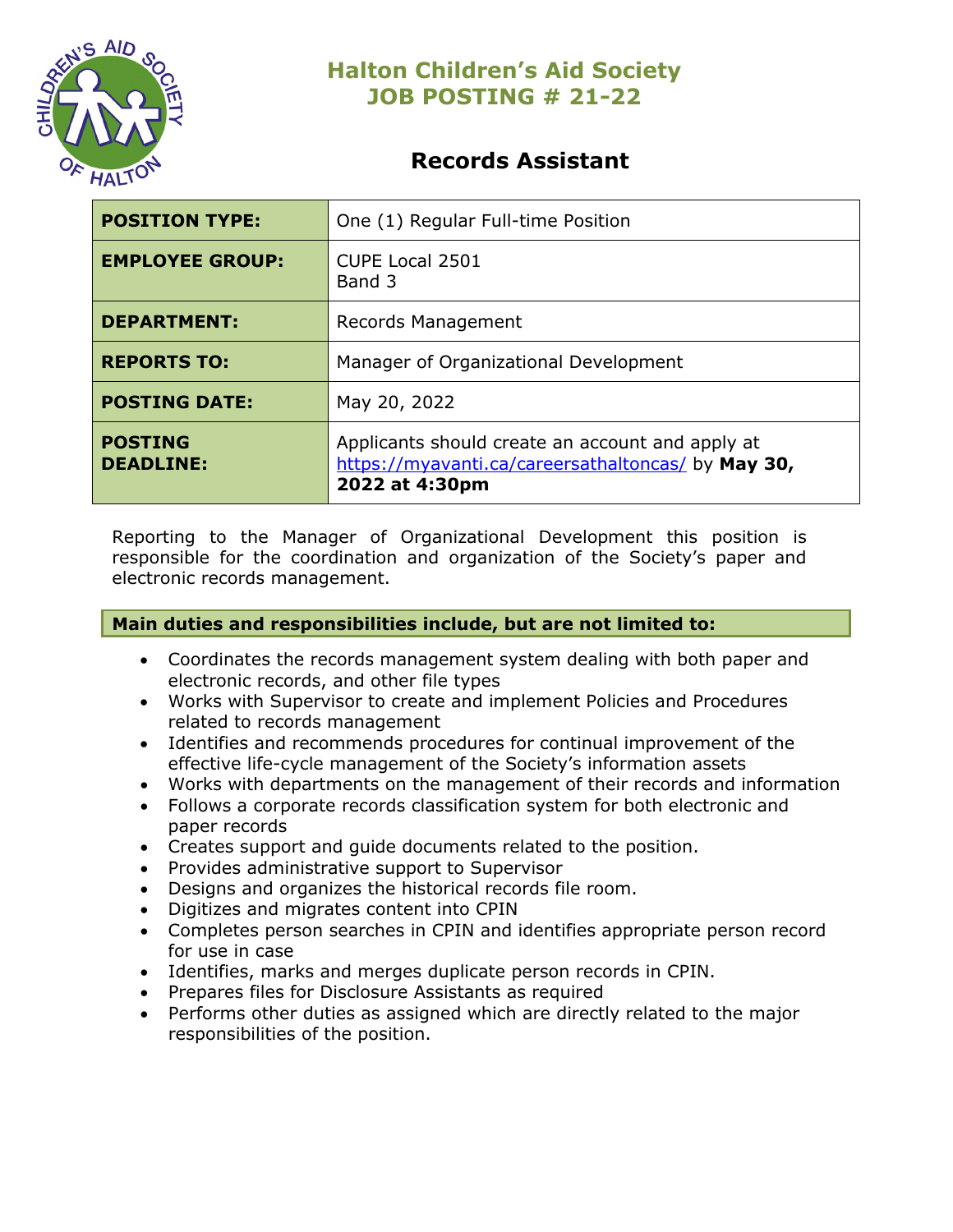### **Knowledge, Education, Experience, Skills and Attributes**

#### **Qualifications**

- Secondary School Diploma, office Administration Diploma preferred.
- Strong analytical and problem solving skills
- Excellent oral and written communication skills
- Excellent computer skills with proficiency in Microsoft Office Products, knowledge of the Child Protection Information Network (CPIN) and proficiency in CPIN searching
- The ability to maintain confidentiality is essential

#### **General Skills and Attributes**

- Knowledge of the Child Welfare Sector considered an asset
- Strong attention to detail
- Professional, approachable and customer-service orientated
- Strong problem solving skills with the ability to demonstrate diplomacy under pressure
- Solid planning, time-management, multi-tasking and organizational skills to meet timelines
- Ability to work independently
- Valid Ontario Driver's License and a vehicle available for work purposes
- Work is primarily performed at a desk in a normal office environment
- Long periods of sitting and computer/phone use
- The incumbent has the freedom to move about or change position at will
- Frequent periods of review and analysis and/or proofing of documents
- Multi-tasks within a fast-paced, high-volume and demanding environment
- Infrequent travel to Halton CAS sites or within the Halton region
- Occasional requirement to work evening and/or weekend hours

### **Team Building**

- Develops professional working relationships with team members
- Works respectfully, positively and collaboratively within a team environment sharing experiences and lessons learned
- Actively participates and engages in team and staff meetings, training sessions and other meetings/sessions as required
- Supports the team and works with team members to ensure department needs are met including absence coverage

## **Equity, Diversity and Inclusion**

- Responsive to the knowledge and understanding of the culture, history and current oppressions experienced by marginalized communities and communities that are overrepresented in the child welfare system, including Indigenous, racialized and the 2SLGBTQ+ communities.
- Fosters an inclusive and accessible environment where all employees, service recipients and volunteers are respected
- Strong knowledge, understanding and experience working within an equity and anti-oppressive, anti-racism practice framework, including knowledge of